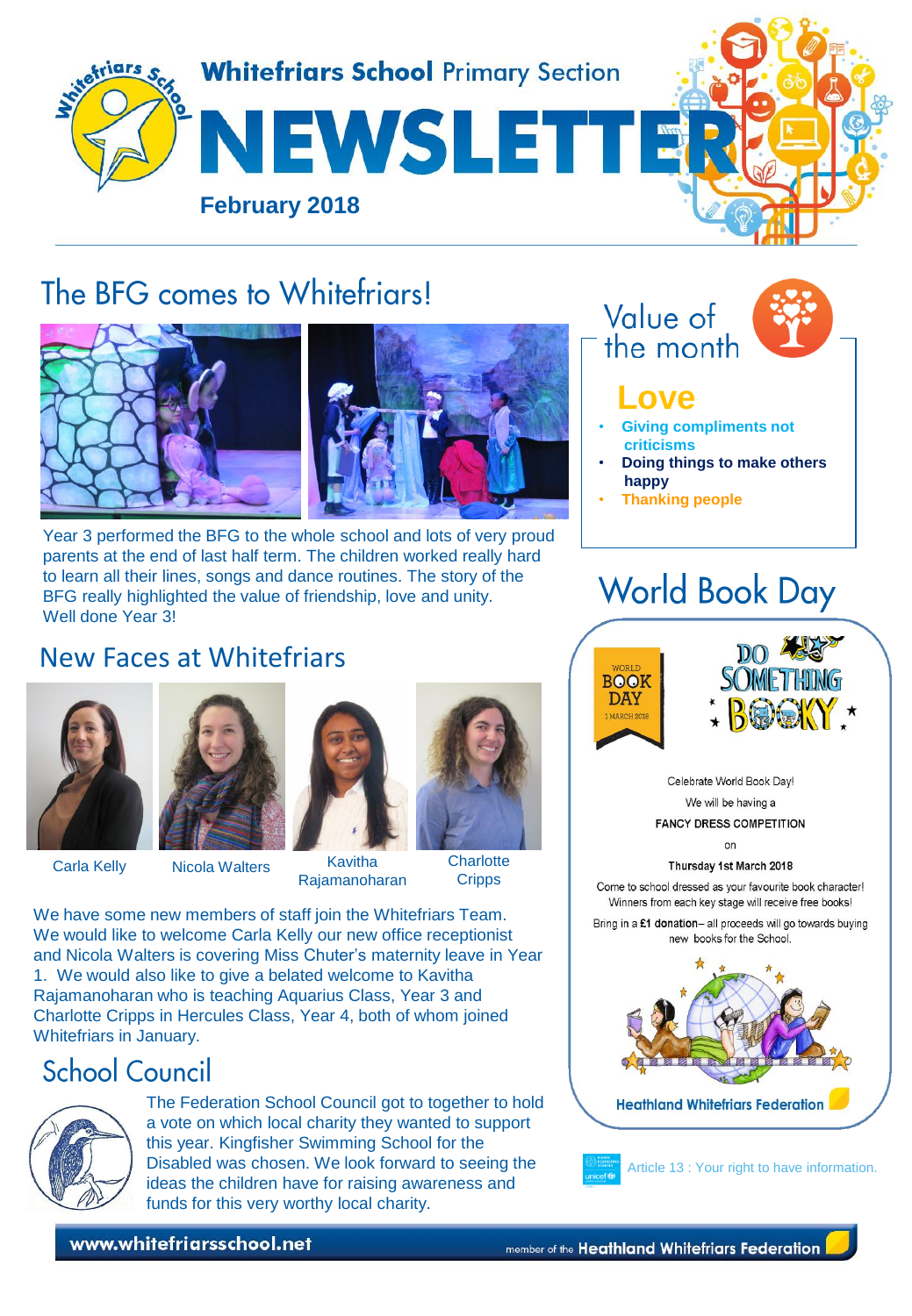

### **Mental Health Awareness Week**





During Mental Health Awareness Week our pupils thought about what makes them special. They made collages of their faces, made medals to celebrate their achievements and all the things they are good at and 'mindfulness' colouring to help with well-being and to focus the mind.

The week finished off with a 'Being Ourselves' day at Heathland and Whitefriars schools when the children could come to school dressed in an outfit of their choice to celebrate their uniqueness! Donations were received towards the Place2Be charity and we raised £450 at Heathland and £486.25 at Whitefriars.





# **The Kindness Cup**



During Mental Health Awareness Week children across the school were nominated by their class teacher for showing outstanding kindness and being caring and helpful to others.

The children were presented with their certificate and The Kindness Cup in our Special Mentions Assembly. Well done!

Article 29 : Your right to become the best that you can be

Follow us @WFPrimaryNews

#### Diary Dates for March…

1st ~ World Book day 6<sup>th</sup> ~ Year 1 Animation Workshop  $26<sup>th</sup> - 28<sup>th</sup> - Book Fair$ 27<sup>th</sup> - 28<sup>th</sup> ~ Parents Open Evenings 29th ~ Last Day of Term 2pm finish

#### 16<sup>th</sup> April ~ Children return to School



Article 13 : Your right to have information.

### School Awards

Congratulations to all the following children who achieved their Bronze, Silver and Gold Awards this month. **Bronze Awards:** Doeyna ~ Cassiopeia Wiktoria ~ Orion Rebecca ~ Orion Ayaan ~ Orion Phillip ~ Orion Raheem ~ Orion Jamie ~ Andromeda Jayden ~ Aquarius Wesal ~ Aquarius

\_\_\_\_\_\_\_\_\_\_\_\_\_\_\_\_\_\_\_\_\_\_\_\_\_\_\_\_

\_\_\_\_\_\_\_\_\_\_\_\_\_\_\_\_\_\_\_\_\_\_\_\_\_\_\_\_

#### **Silver Awards:**

Bartosz ~ Aquila Abdulrahman ~ Andromeda Mashkath ~ Chamaeleon Tomasz ~ Pisces Ali ~ Chamaeleon

#### **Gold Awards**

Maria ~ Andromeda Rahnas ~ Andromeda Zara ~ Chamaeleon Salma ~ Psces Savannah ~ Chamaeleon

www.whitefriarsschool.net